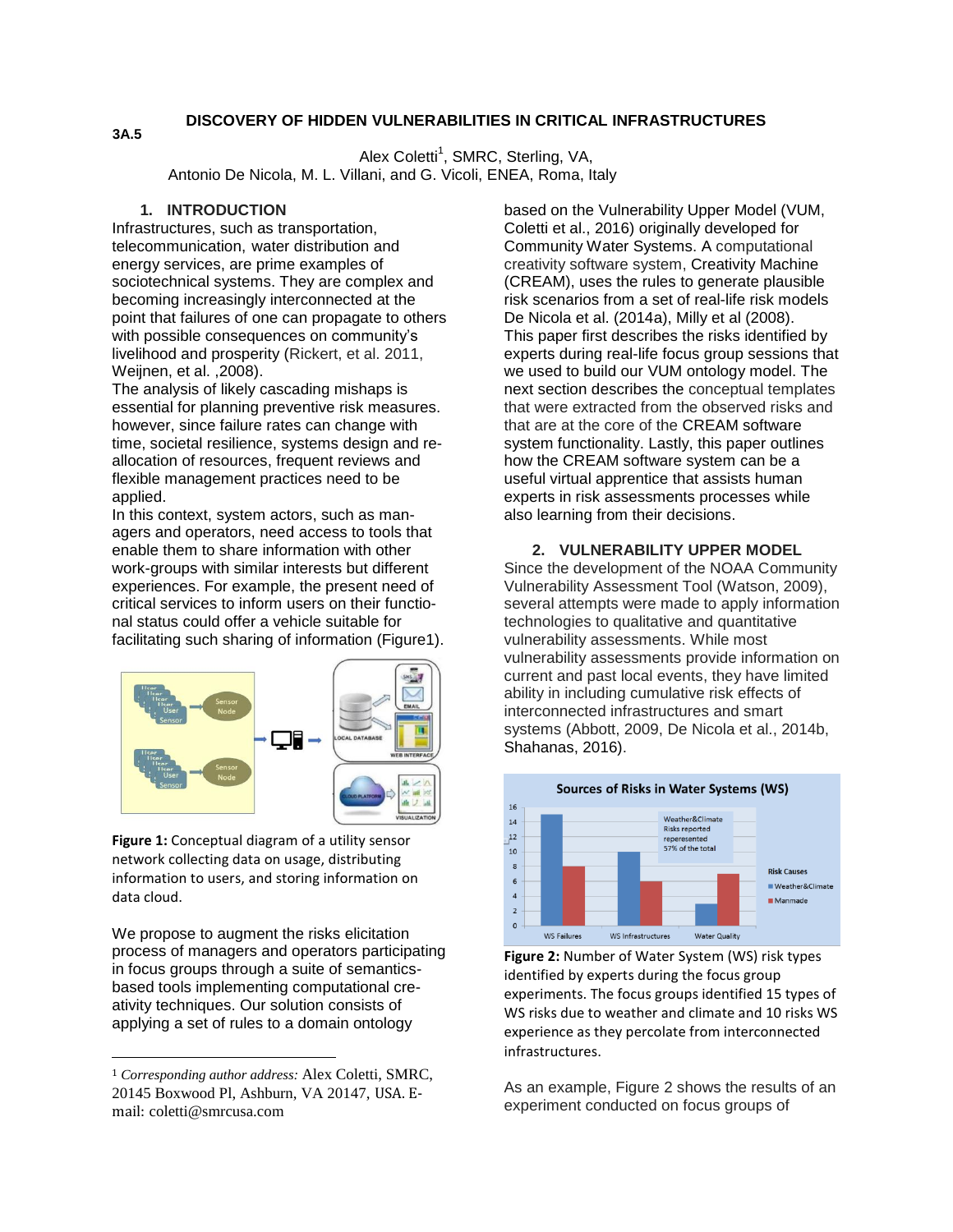experts of Community Water Systems. In the experiment, almost 90% of all risk types were attributed directly or indirectly to natural hazards affecting interconnected infrastructures (Coletti et al., 2012).

These findings hint to the possibility that:

- 1. quantitative information on hazards, vulnerabilities, and losses can be reliably quantified from focus groups;
- 2. actively coordinated focus group activities can provide clear and transferable descriptions of risk stories in natural language.

Follow-up work on the data set in Figure 2 managed to compare quantitative risk estimates with equivalent qualitative focus group results by linking design elements, vulnerabilities, and hazards within a single ontology model. The analysis led to the definition of a more general and essential set of risk concepts that were collected in a Vulnerability Upper Model (VUM). This new system-type independent ontology consists of concepts linked to each other by a somewhat lower number of properties (Coletti et al. 2012). Interestingly, the organization of the VUM succeeded in organizing all the elements in the vulnerability assessment into proper hierarchical lists. Figure 3 shows a pictorial representation of the core VUM.

While the semantic framework based on the VUM succeeds in organizing descriptions of all the risks identified by the stakeholders of the experiment into an ontology, it also provided the methodology for knowledge enrichment. In principle, information already accessible on-line can be mined and structured according to the VUM based methods to substantiate relationships between different and new risk elements. These machine generated risks models can both be used to verify the correctness and the completeness of the VUM ontology, and to identify new, logically possible, risk situations.

To test the feasibility of this option, we designed and built a CREAM software system for the generation of creative risk insights from sets of mini-models.

## **3. A RISK MODEL GENERATOR FOR CREAM**

Risk mini-models have the construct of conceptual templates such as for example: system risk, system, hazard, threat, severity, vulnerability and stakeholder (Figure 4) (Coletti et al. 2017; De Nicola et al. 2014a). Each minimodel identifies threats and vulnerabilities of a given risk from the stakeholders' perspective. A risk model instead consists of a set of risk minimodels that fully describes a specific risk type. Risk mini-models, once stored into a knowledge base, enrich a socio-technical system risk model that can be useful in the analysis of similar types of systems.

Since mini-models are only templates of concepts, they facilitate the sharing of ideas in focus groups because they do not include information on any particular system.





The machine selects the topics while guiding the decision process protocol for the focus group coordinator. This way, the machine guides the creative spark, overcomes the geographical differences and minimizes the effects of the personality barriers that often constrain brainstorming discussions. This overall process is represented in Figure 5 (Coletti et al. 2017].

| <b>SYSTEM</b>      | <b>HAZARD</b>        | <b>THREAT</b>      |
|--------------------|----------------------|--------------------|
| <b>SEVERITY</b>    | <b>VULNERABILITY</b> | <b>STAKEHOLDER</b> |
| <b>SYSTEM RISK</b> |                      |                    |

**Figure 4:** Risk mini-model template

Since the machine also keeps track of the manyto-many failure relationships of the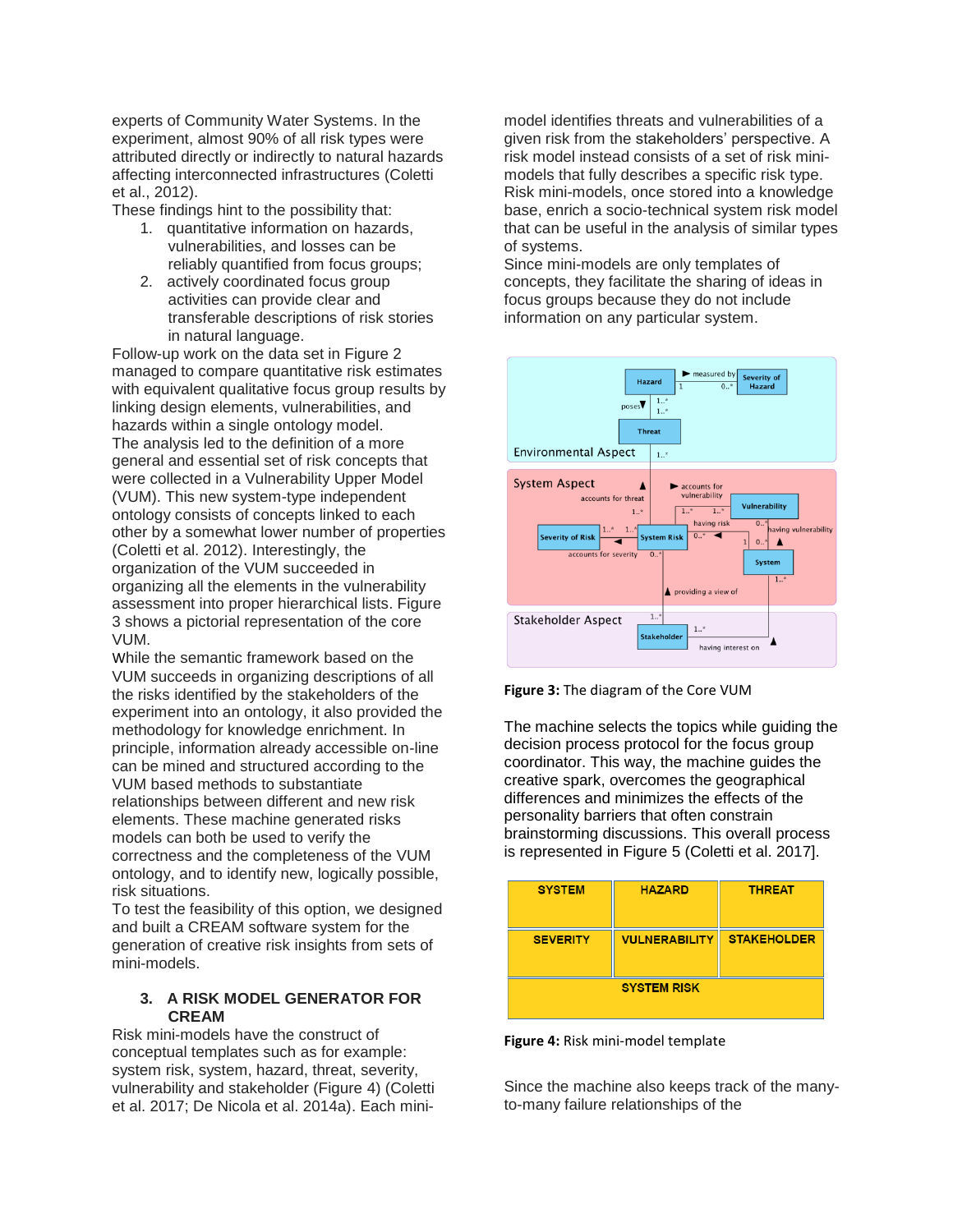interconnected systems (Milly et al. 2008), focus group can leverage the multidisciplinary knowledge experts provide by leaving the machine to deal with the internal complexities of the system.

Our computational creativity approach models the risk identification process as a search process within a space consisting of the VUM based ontology. The ontology is constrained by its own contextual rules while it is dynamically updated and refined by the system during each iteration of the process.



The three informational sources used by the CREAM are the risk mini-model, the system domain, and the query context form. The contextual rules of the semantic bindings in the SPARQL queries are selected by the focus group (Perez et al. 2006). Therefore, a VUM pattern-based query is formed by a set of risk mini-models that are the result of:

- linking each sematic relationship pattern to one of the object properties
- associating each VUM construct in the relationship to a leaf subclass of the VUM concept.

This pattern-based query can be refined with contextual rules, each providing a filter SPARQL statement. Presently, CREAM is implemented in Java and is based on the Apache Jena framework that includes the ARQ library Apache (2013), and supports a SPARQL 1.1 engine. The application is configurable with respect to the ontology, contextual rules and query patterns (risk mini-models) by means of a XML file.

## **4. CONCLUSIONS**

Risk assessment of complex sociotechnical system requires both a deep knowledge of the infrastructure and a creative attitude in envisioning system mishaps. Furthermore, since failure rates change with time, societal resilience, systems design and re-allocation of resources, frequent reviews and flexible management practices are increasingly needed. The CREAM software system addresses these issues by acquiring the needed system knowledge from an ontology. In turn, our approach hypothesizes the presence of sets of users whose activities, discussions and validation of the machine-generated suggestions also improve the system performance. CREAM leverages two of its primary functionalities to improve system's performance. Firstly, the sharing of experiences among geographically distributed and socioeconomically separated focus groups facilitates the semantic binding of the risk mini-models. Secondly, the machine generated creative spark, while driving the discussion toward added creativity and original thinking, also cuts across properties of critical infrastructures, personality barriers, and the biases that often affect focus group deliberative objectivity.

## **ACKNOWLEDGMENTS**

The work of Antonio De Nicola and Maria Luisa was conducted at ENEA and was partially supported by the Italian Project ROMA (Resilience enhancement Of Metropolitan Area) (SCN 00064). We are also grateful to Neelu Modali and the support provided by SMRC to this project.

#### **5. REFERENCES**

- 1) Abbott, Mark R. (2009) "*A New Path for Science?"* in The Fourth Paradigm: Data-Intensive Scientific Discovery University Tony Hey, Stewart Tansley, Kristin Tolle Editors. Microsoft.
- 2) Apache Jena (2013), version 2.11.1. Available at: [http://jena.apache.org](http://jena.apache.org/)
- 3) Coletti, A. , P. Howe, B. Yarnal, N. Wood, (2012): "*Technical Note: A support system for assessing local vulnerability to weather and climat*e" Natural Hazards, 65, 999- 1008.
- 4) Coletti, A., De Nicola, A. & Villani, M.L. (2016) *Building climate change into risk assessments.* Nat Hazards, 84: 1307. https://doi.org/10.1007/s11069-016-2487-6
- 5) Coletti, A., A. De Nicola, M.L. Villani, (2017): "*Enhancing Creativity in Risk Assessment of Complex Sociotechnical Systems*" ICCSA